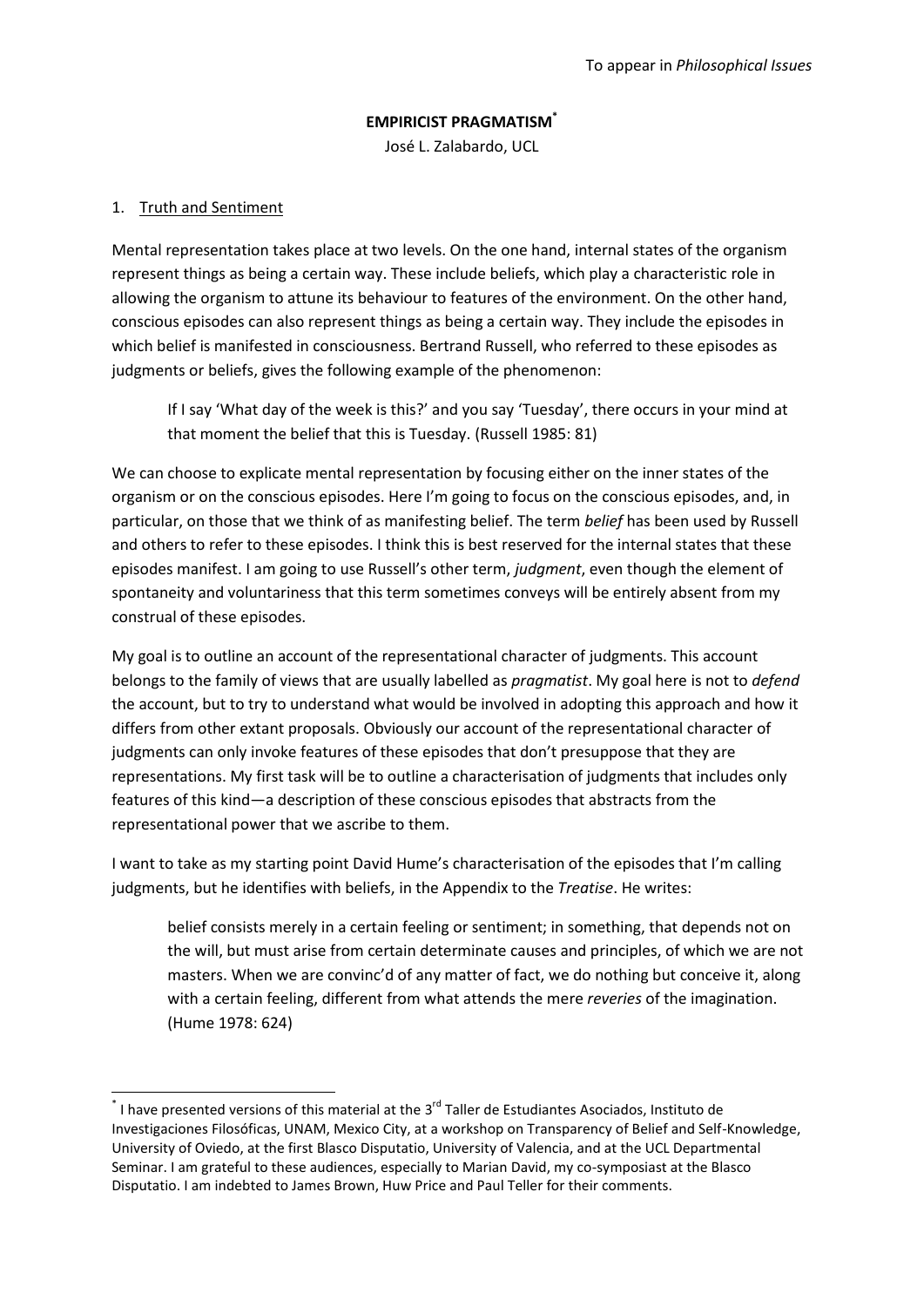Belief, according to Hume, then, is a conscious involuntary reaction. What it is a reaction to is not, in the first instance, the possible state of affairs that the belief represents as obtaining, but the idea that serves as its representative in the mind:

an opinion or belief is nothing but an idea, that is different from a fiction […] in the *manner* of its being conceiv'd. [\(Hume 1978: 628\)](#page-16-1)

An idea assented to *feels* different from a fictitious idea, that the fancy alone presents to us. [\(Hume 1978: 629\)](#page-16-1)<sup>1</sup>

I want to focus on the phenomenon that Hume highlights, not as an account of belief, but as the basis for a characterisation of the kind of conscious episodes that I'm calling *judgments*. Judgments will have the basic character that Hume ascribes to beliefs—they are conscious episodes in which a mental item produces an involuntary reaction.

I am going to use the term *conviction* for the conscious, involuntary, re-identifiable reaction (Hume's feeling or sentiment) that figures in judgments. I'm going to complicate Hume's picture slightly by contemplating *negative conviction*, as the feeling associated with things not being as represented in consciousness, as well as *positive conviction*. I will refer to judgments as either positive or negative, depending on the sign of the conviction that figures in them. I want to emphasize that I'm thinking of conviction as a *feeling*. Conviction doesn't ascribe a property or concept to a possible state of affairs or to its mental representative,<sup>2</sup> nor is it the undertaking of a commitment of any kind. It is simply an involuntary feeling that some conscious items provoke.<sup>3</sup> Conceiving of conviction along these lines doesn't require assuming that it has a particularly rich phenomenology. There doesn't have to be a collection of phenomenological features that are present precisely in those conscious episodes that involve conviction. All that's required is that the subject has the ability to re-identify this feeling. Its type-identity conditions can then be defined in terms of the subject's verdicts.

To the conscious items that judgments are reactions to, I am going to refer as *conscious sentences*. They will be the representatives in the stream of consciousness of the possible states of affairs that we take judgments to represent as obtaining, leaving out of the picture for now the possible semantic properties of these mental entities. Like the sentences of a natural or formal language, they exhibit syntactic, combinatorial structure, being produced by the combination of constituents (*conscious terms*) according to specific patterns. Like Hume's ideas, conscious sentences will figure in conscious episodes other than judgments, including the conscious, episodic correlates of desire (the kind of conscious episode that occurs, for example, when you obey the order to close your eyes and

 $1$  I am not adopting Hume's account of the difference between these episodes and those in which a possible state of affairs is merely imagined, in terms of "a superior *force*, or *vivacity*, or *solidity*, or *firmness*, or *steadiness*" [\(Hume 1978: 629\)](#page-16-1).

<sup>2</sup> Hume considers and rejects this option, as the view that "belief is some new idea, such as that of *reality* or *existence*, which we join to the simple conception of an object" [\(Hume 1978: 623\)](#page-16-1).

<sup>&</sup>lt;sup>3</sup> See in this connection Terry Horgan and Mark Timmons' discussion of the phenomenological dimension of what they call *occurrent beliefs* in [\(Horgan and Timmons 2006\)](#page-16-2). See also Jonathan Cohen's notion of *credal feelings* [\(Cohen 1992\)](#page-15-0).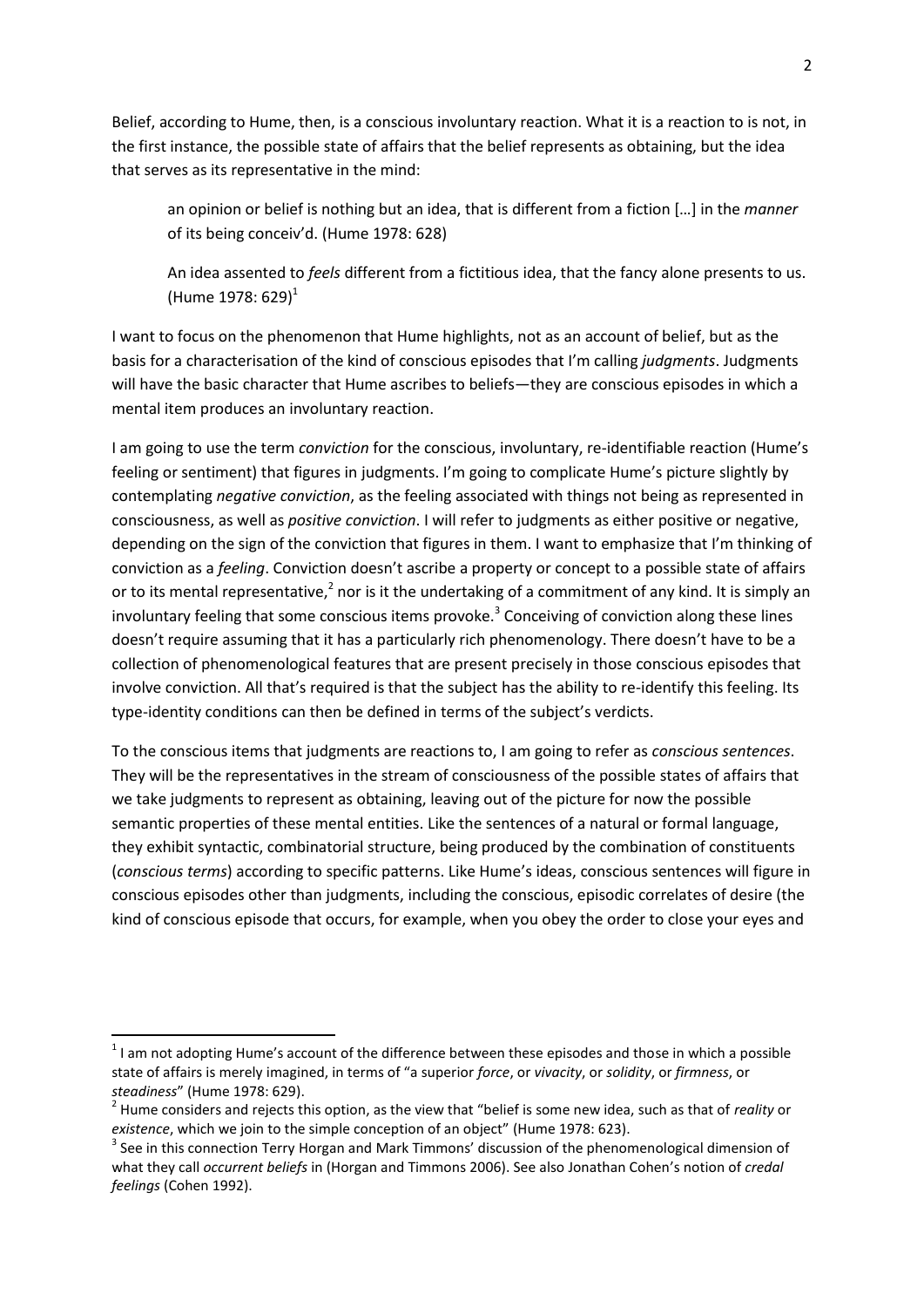make a wish) or episodes in which we merely consider in consciousness a way for things to be, without taking any attitude towards it.<sup>4</sup>

Conscious sentences may appear spontaneously in the stream of consciousness, or they might be produced voluntarily. When a conscious sentence figures in the stream of consciousness, we may feel towards it positive conviction, negative conviction, or neither.<sup>5</sup> Which of these obtains in each case is not under the control of the will, but, as Hume indicates, it's not a random matter either conviction arises "from certain determinate causes and principles". To judge, on my pre-semantic construal, is simply to feel conviction towards a conscious sentence.

I have characterised conscious sentences as certain re-identifiable items that can be brought to consciousness voluntarily or appear there spontaneously, and conviction as a specific involuntary reaction that we may or may not feel towards a conscious sentence that we are entertaining. Judgments are the episodes in which this reaction is produced. We think of conscious sentences and judgments as representing things as being a certain way, but our characterisation of these phenomena doesn't presuppose that they have this power. Hence the features that we have included in our characterisation are available to us as the materials on which to build our account of representation.

Our question is: how should we understand the idea that conscious sentences and judgments represent things as being a certain way? A central ingredient of this idea is the contrast between true and false representations—the thought that the way things are represented as being may or may not coincide with the way things are. This is the aspect of the notion of representation that I'm going to concentrate on in what follows. The position that I want to present aims at making sense of this thought. What needs to be explained is why it makes sense to assess conscious sentences and judgments as true or false. We need to vindicate the intelligibility of our assessments of these items as true or false—to understand what renders it meaningful to subject them to this particular kind of assessment, for which I'll use the label *alethic assessment*. 6

#### 2. Representationalism

**.** 

The pragmatist approach that I'm going to present follows an explanatory strategy that is fundamentally different from the traditional approach, for which I'll use the label *representationalism*. It is important to understand the point at which pragmatism parts company with representationalism. For this purpose, I'm going to outline in this section the representationalist approach.

 $<sup>4</sup>$  Notice that what I am calling conscious sentences are importantly different from the sentences of the</sup> language of thought postulated by the representational theory of mind. Conscious sentences, unlike sentences of the language of thought, are essentially conscious, enjoying no ontological status beyond the conscious episodes in which they figure.

 $5$  Conviction comes in degrees, and the phenomenon might be more accurately represented as a continuum between 1 and 0, with .5 as the complete absence of positive or negative conviction. However, I'm going to proceed, for the sake of simplicity, as if there were sharp boundaries between the presence of each type of conviction and their absence.

 $^6$  On the decision to reformulate the question concerning the nature of truth as a question concerning the meaning of alethic assessment, see [\(Price 2013: 7-10\)](#page-16-3).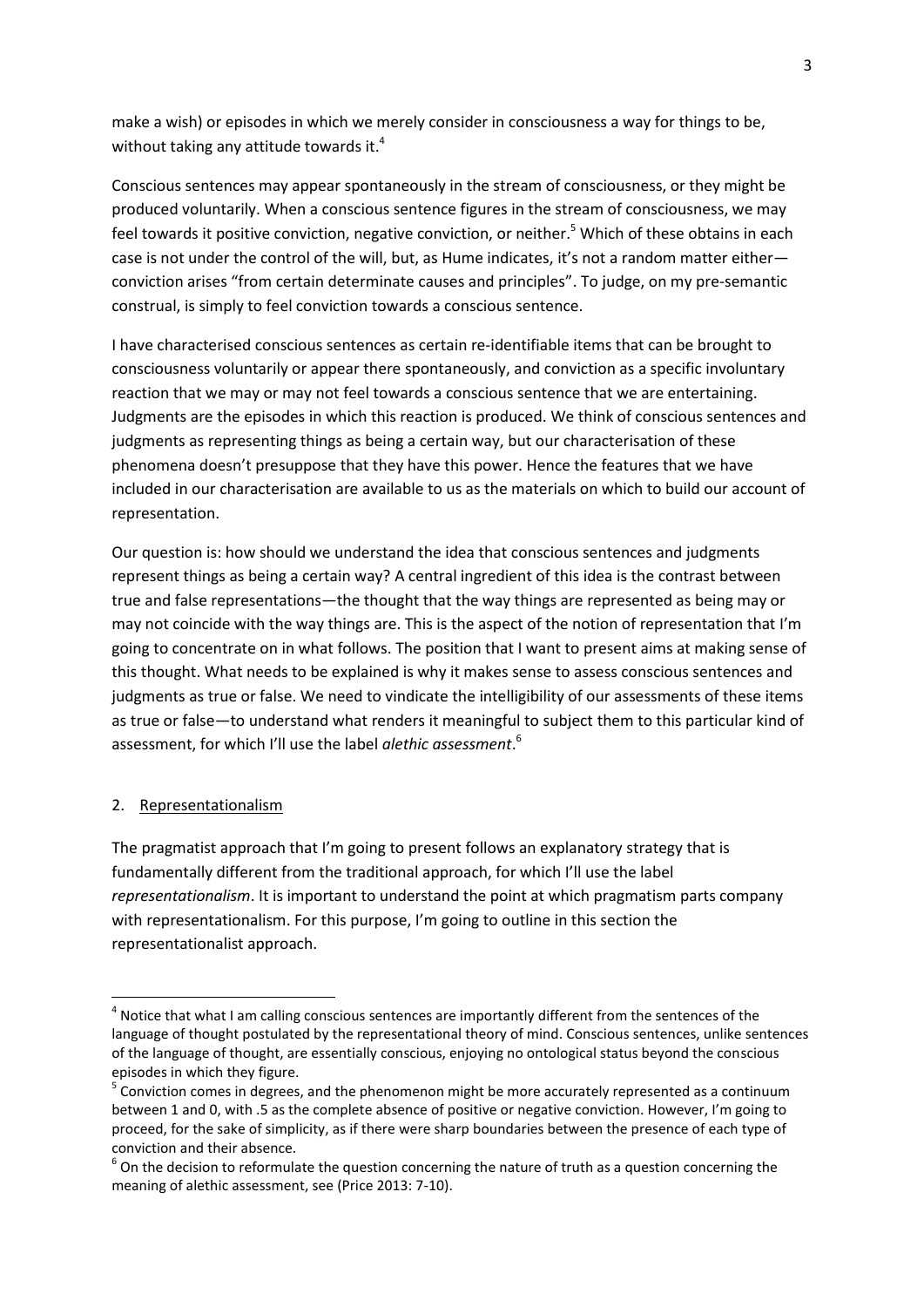The representationalist strategy for vindicating the meaningfulness of alethic assessments follows a familiar template: you explain the meaningfulness of assessing X's as Y by specifying what an X has to be like in order to count as a Y. The application of this template to our case is the central idea of representationalism. The representationalist seeks to render alethic assessments intelligible by specifying, in the first instance, what they assess judgments and conscious sentences as—what it is for one of these items to be true, or what determines whether it is true or false. For the representationalist, we explain what it is to assess a judgment or conscious sentence as true by explaining what it is for it to be true.

The requisite account of truth can be obtained as a by-product of a theory of content for conscious terms and sentences. The first step in this strategy is an account of the relation of reference, pairing conscious terms with worldly items—properties, relations and individuals. This will then give us, for any conscious sentence, the combination of items in the world (the referents of the terms that figure in the sentence) that the sentence represents as obtaining. The conscious sentence, and a judgment with it as its object, will be true or false depending on whether this combination actually obtains.

In sum, according to this approach, when we assess a judgment as true we are claiming that the referents of the terms that figure in the conscious sentence that the judgment has as its object are actually combined with one another as the sentence represents them as combined. This is clearly a version of the representationalist strategy. We have vindicated the intelligibility of alethic assessments by specifying what a judgment has to be like in order to deserve a favourable assessment.

However, as I am using the term, this particular approach is not the only possible version of representationalism. A view is representationalist so long as it seeks to render alethic assessments intelligible by specifying necessary and sufficient conditions for a judgment to be true, i.e. the feature that we are claiming to be present in a judgment when we assess it as true, whether or not this is achieved with the strategy that I have outlined. Any substantive account of truth will serve the purposes of the representationalist strategy. What won't do for the representationalist is a deflationist account of truth. A deflationist account of truth for conscious sentences would specify the conditions under which it would be correct to assess a conscious sentence as true in terms of the conditions under which the way the sentence represents things as being coincides with the way things are. But since it is the latter that we are trying to explicate, deflationism is of no use for the enterprise that the representationalist is engaged in.<sup>7</sup>

## 3. Pragmatism

**.** 

Let me turn now to how the pragmatist proposes to render alethic assessments intelligible. The pragmatist rejects the representationalist project of achieving this with a specification of what we are assessing a judgment as when we assess it as true. What the pragmatist proposes instead is to render alethic assessments intelligible with a specification of the rules that govern the practice of assessing judgments in this way. For the pragmatist, alethic assessment is assessment that follows

 $<sup>7</sup>$  On this point see [\(Collins 2002: 508\)](#page-15-1): "if one goes to explain meaning in terms of truth, then one cannot</sup> appeal to a deflationist account of truth to ground one's target explication". As Collins points out, this line of reasoning against the compatibility of deflationism with an account of meaning in terms of truth can be traced back to the work of Michael Dummett. See [\(Dummett 1978: 7\)](#page-15-2). See also [\(Horwich 1990: 71-74\)](#page-16-4).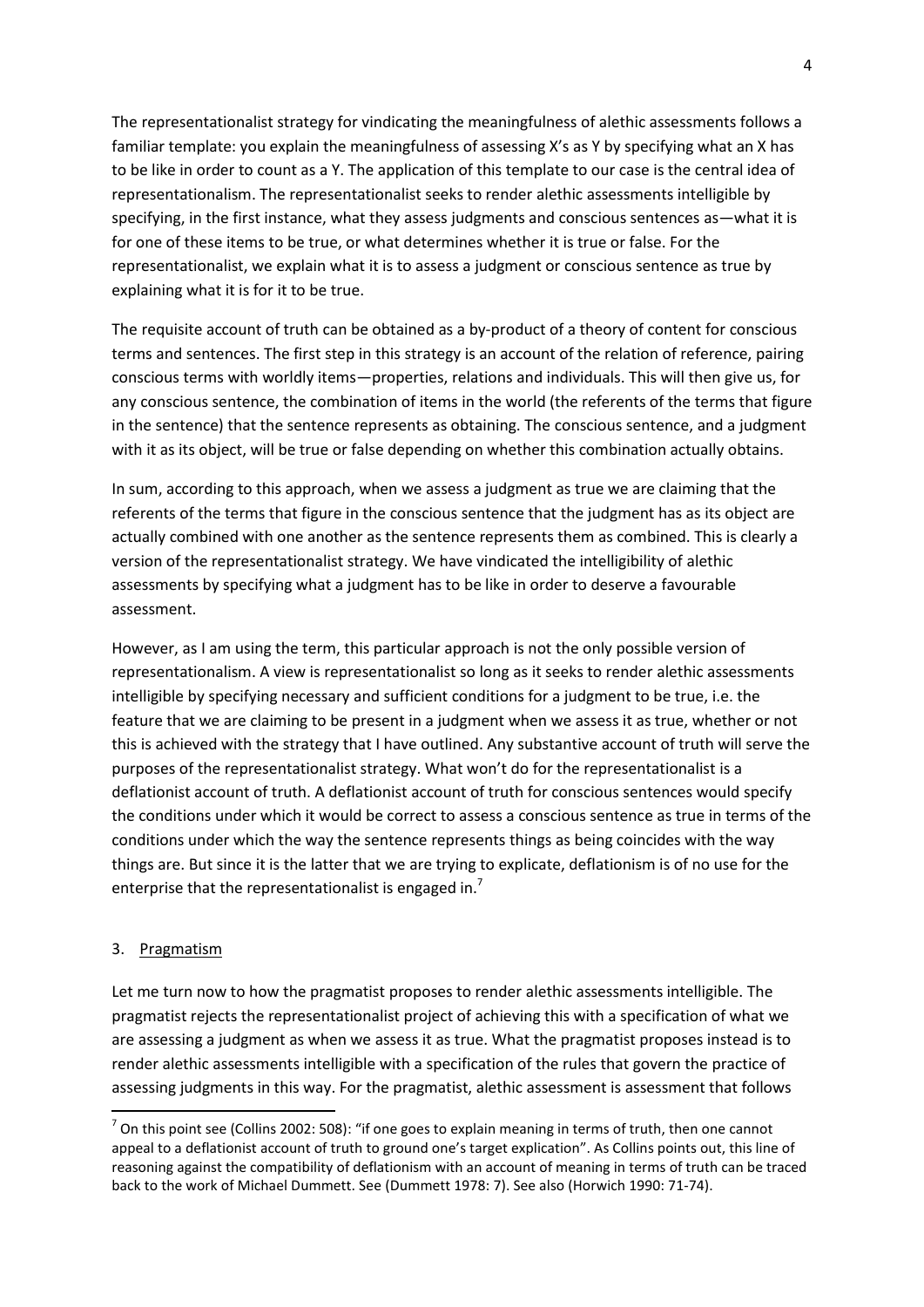these rules, and "true" is the label that we apply to a judgment or conscious sentence in order to express a favourable assessment according to these rules. I am going to suggest that the practice of alethic assessment is governed by three rules: the Basic Rule, the Ascent Rule and the Interpretation Rule.

According to the Basic Rule, alethic assessment is necessarily driven by conviction. To assess conscious sentences in any other way is not to assess them as true or false:

*Basic Rule*: Assess a conscious sentence as true if and only if it produces positive conviction; assess a conscious sentence as false if and only if it produces negative conviction.

Notice the parallel with some expressivist accounts of specific regions of discourse. According to a version of expressivism concerning moral discourse, to assess an action as morally right or wrong is to assess it according to your moral sentiments—to assess it as morally right when it produces moral approval in you and as morally wrong when it produces moral disapproval.<sup>8</sup>

Clearly the basic rule by itself doesn't provide a sufficient characterisation of alethic assessment. One major limitation is that it is compatible with a highly implausible subjectivism, as it makes no provision for treating as incorrect a judgment that follows the subject's convictions. We can see this in the first instance with respect to one's past judgments. A subject can presumably entertain a conscious sentence on two different occasions, and it is perfectly possible that it produces conviction on one occasion but not on the other, or that it produces positive conviction on one occasion and negative conviction on the other. This might happen as a result of changes either in the subject's state of information or in the processes that determine the production of conviction in her.

The Basic Rule gives no grounds for treating judgments of opposite signs concerning a single conscious sentence as incompatible with one another, or any sense in which the subject could consider her previous judgments as false. The Basic Rule by itself would confer on alethic assessment the behaviour of forms of assessment for which a subjectivist construal is perfectly adequate. Consider, for example, the plausible view that to assess an ice-cream flavour as delicious or revolting is to assess it according to your culinary taste—as delicious if it gives you gustatory pleasure and as revolting if it gives you gustatory displeasure. Tastes change and you might find that if you follow this rule you end up assessing pistachio ice-cream as revolting on one occasion and as delicious a few years later. There is no obvious sense in which these assessments are in conflict with one another. If the Basic Rule were the only rule governing alethic assessment, we'd have to treat in the same way the situation in which a subject goes from assessing a conscious sentence as true to assessing it as false.

In order to address this issue, we need to introduce a rule that enables us to go from assessments of conscious sentences to assessments of judgments:

*Ascent Rule*: Assess a positive judgment of a conscious sentence as true and a negative judgment of the sentence as false if and only if you assess the conscious sentence as true;

 $^8$  The claim that I'm focusing on is that assessment of actions has to be conducted in this way in order to count as moral assessment, not the claim that the role of moral discourse is to express moral sentiments or a claim to the effect that a moral assessment is correct just in case it accords with the moral sentiments of the assessor.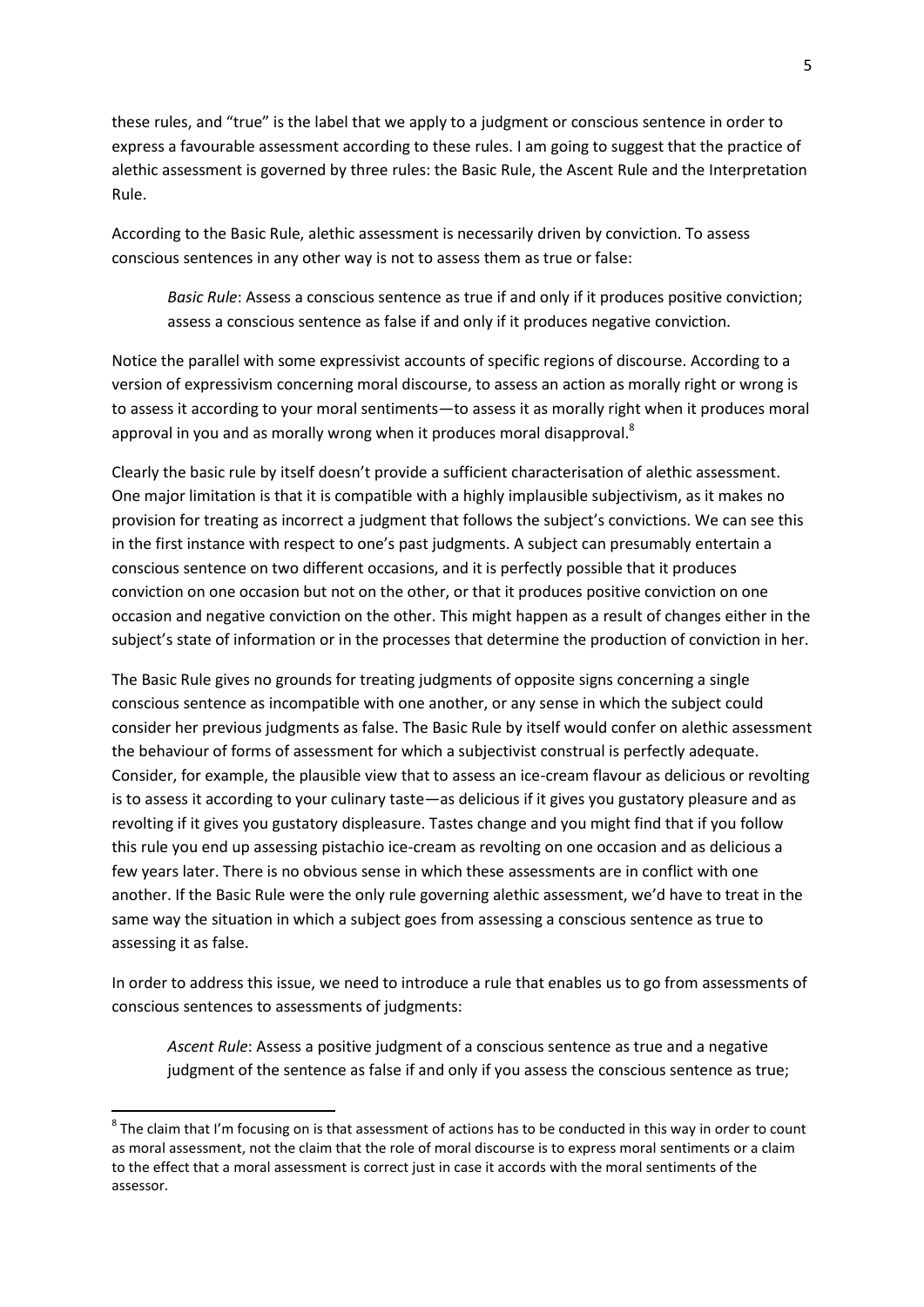assess a positive judgment of a conscious sentence as false and a negative judgment of the sentence as true if and only if you assess the conscious sentence as false.<sup>9</sup>

In order to abide by this rule, a subject who now feels negative conviction towards a conscious sentence but remembers feeling positive conviction towards the same sentence in the past will also have to assess as false her past judgment. The same would go for a subject who now feels positive conviction towards a conscious sentence but remembers feeling negative conviction towards it.

Notice that this feature of alethic assessment resembles a parallel feature of moral assessment. When we assess an action as morally right, we also assess as morally right moral approval of the action and we assess as morally wrong moral disapproval of it. Likewise, when we assess an action as morally wrong, we also assess as morally right moral disapproval of the action and we assess as morally wrong moral approval of it.

The practice described by the Basic Rule and the Ascent Rule still has a very important limitation—it imposes no restrictions on how I should assess the judgments of others. The limitation wouldn't exist if we could make sense of the idea that one of your conscious sentences is identical to one of mine, but it is hard to see how this could be achieved. For a single subject, we can think of the identity conditions of conscious sentences as given by the subject's inclinations—two conscious episodes involve the same conscious sentence just in case it seems to the subject that they do. For inter-personal identity there is no obvious correlate for this approach.

A plausible account of the rules that govern alethic assessment would have to impose conditions on our assessment of the judgments of others. It is an essential feature of the practice that we can assess as true or false the judgments of others, and there are some conditions that these thirdperson assessments have to satisfy in order to count as alethic. The basic intuitive idea of the rule we need is very simple: in order for your assessment to count as alethic assessment, you need to assess as true those judgments of others that agree with yours, and you need to assess as false those judgments of others that disagree with yours.

Unfortunately, however, the rule cannot be formulated in these simple terms, as we haven't yet made sense of the idea of someone else's judgment agreeing or disagreeing with one of yours. In order for your judgment to agree or disagree with mine, the way things are represented as being by the conscious sentence that produces your conviction has to coincide with the way things are represented as being by the conscious sentence that produces mine. But we can't assume that we have at our disposal the requisite notion of synonymy when we are in the process of making sense of the power of conscious sentences to represent things as being a certain way.

The way forward for the pragmatist at this point is to invoke the phenomenon of interpretation.<sup>10</sup> We have introduced conscious sentences as the representatives in the stream of consciousness of

 $9$  This formulation of the rule presupposes that the sentences in question have no indexical features. Dealing with indexicality would require a more sophisticated approach. The same goes for the next rule.

 $10$  I think there are important similarities between the role that interpretation plays in this construal of alethic assessment and the role that it plays, according to Donald Davidson, in the concept of truth [\(Davidson 1990:](#page-15-3) [295-96\)](#page-15-3). John Collins offers an insightful summary of Davidson's line of reasoning on this point:

Where truth is characterised for our *own* language, then the determination of truth conditions is, as it were, built into our very understanding of the language, i.e., the translation of object language into metalanguage realised in instances of (T) is "merely syntactical" (the identity function: the object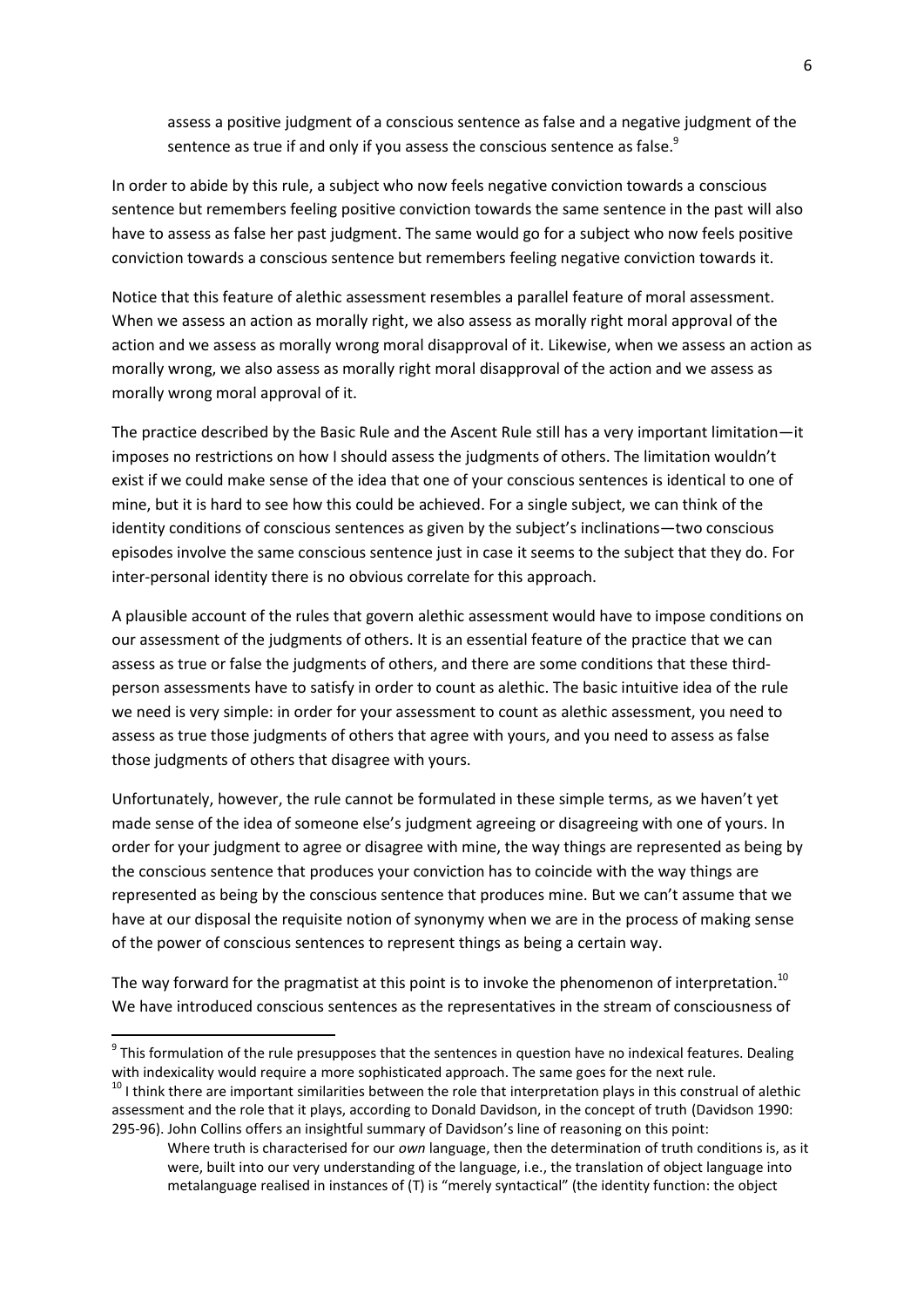possible states of affairs and the immediate objects of conviction. But conscious sentences play an important additional role: we use them to index or tag the representational states of others, including their judgments and the beliefs they manifest, in the procedure that we refer to as *interpretation*. <sup>11</sup> We can think of these indexings as conscious sentences that embed other conscious sentences, postulating a relation between our interpretee's judgment and the embedded conscious sentence. These interpretative conscious sentences, like our other conscious sentences, may or may not produce conviction, positive or negative, when they are brought to consciousness.

The judgments that we interpret as agreeing with ours are those that we index with conscious sentences towards which we feel conviction of the same sign (positive or negative); the ones that we interpret as disagreeing with ours are those that we index with conscious sentences towards which we feel conviction of the opposite sign. This feature of the practice is represented in our final rule:

*Interpretation Rule*: Assess someone else's positive judgment as true and someone else's negative judgment as false if and only if you have indexed it with a conscious sentence that produces positive conviction in you. Assess someone else's positive judgment as false and someone else's negative judgment as true if and only if you have indexed it with a conscious sentence that produces negative conviction in you.<sup>12</sup>

This formulation of the rule would still be question-begging if interpretation were defined in terms of the goal of matching the judgments of others with conscious sentences of yours that are synonymous with the conscious sentences that serve as the objects of those judgments. The proposal needs to employ a construal of interpretation on which its goal is not defined in semantic terms.

One possibility at this point is to adopt Daniel Dennett's account of interpretation as a strategy for predicting behaviour:

Here is how it works: first you decide to treat the object whose behaviour is to be predicted as a rational agent; then you figure out what beliefs that agent ought to have, given its place in the world and its purpose. Then you figure out what desires it ought to have, on the same considerations, and finally you predict that this rational agent will act to further its goals in

language is mapped into itself). However, in general, the requirement of translation cannot be syntactical, where, e.g., *we* characterise truth for a language previously unknown to us. In such cases, *interpretation*—anthropology—is required. Thus, since we want a general concept of truth with empirical application to actual speakers, interpretation is a necessary part of the concept's characterisation. [\(Collins 2002: 520\)](#page-15-1)

For a defence of the pragmatist character of Davidson's position, see [\(Rorty 1986\)](#page-16-5).

 $11$  For the picture of interpretation as an indexing exercise, see [\(Churchland 1979: 100-07\)](#page-15-4). In Churchland's version of the approach, the items that serve as indices are propositions, but he sees its viability as independent of any special view concerning the nature of propositions. He thinks the approach would work even if we thought of propositions as sentences.

<sup>&</sup>lt;sup>12</sup> Huw Price has highlighted the need for a rule along these lines in the characterisation of our conversational practice:

I want to maintain that in order to account for a core part of ordinary conversational practice, we must allow that speakers take themselves and their fellows to be governed by a norm […] which speakers immediately assume to be breached by someone with whom they disagree, *independently of any diagnosis of the source of the disagreement.* Indeed, this is the very essence of the norm of truth, in my view. [\(Price 2011b: 164\)](#page-16-6)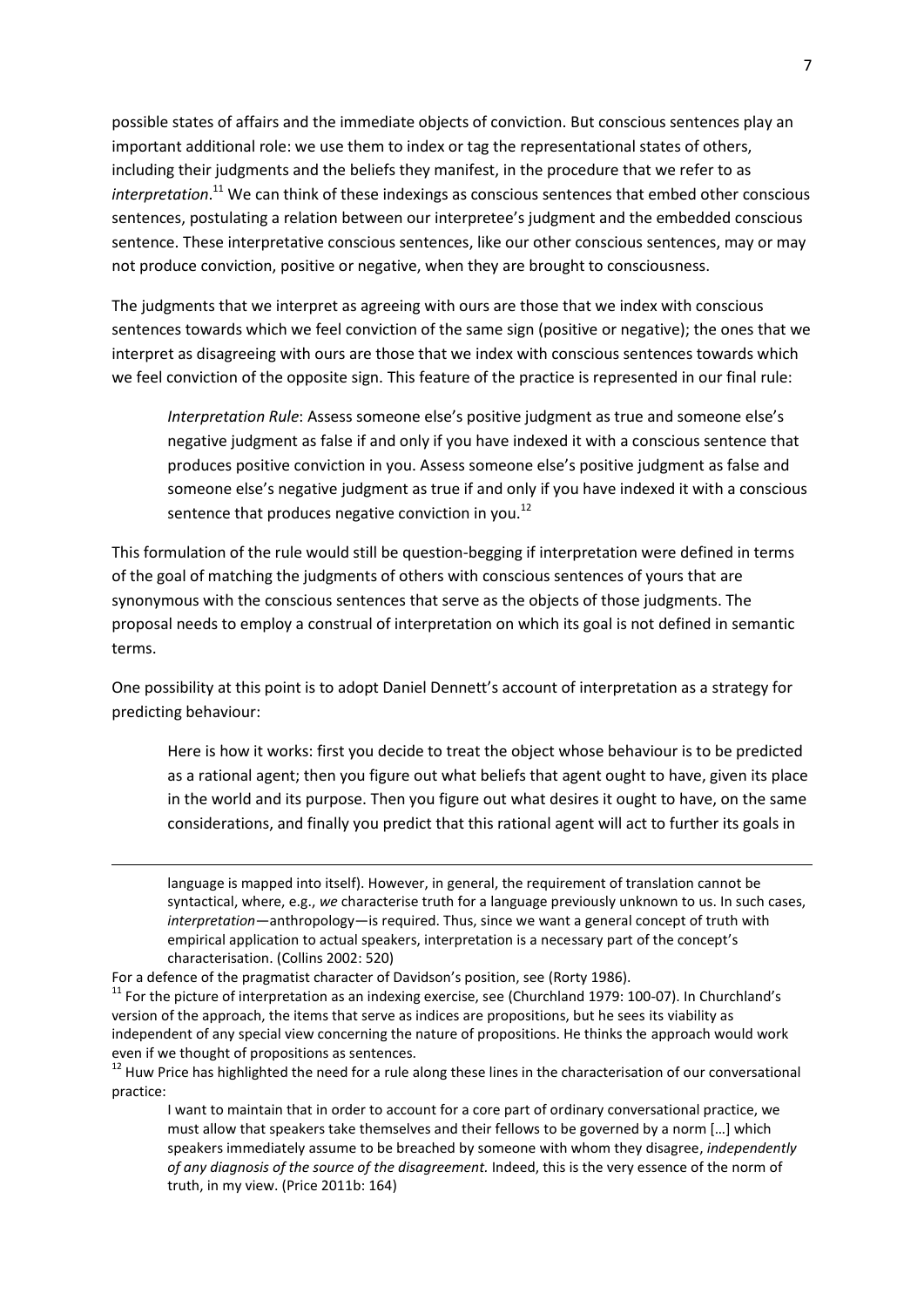the light of its beliefs. A little practical reasoning from the chosen set of beliefs and desires will in many—but not all—instances yield a decision about what the agent ought to do; that is what you predict the agent *will* do. [\(Dennett 1987: 17\)](#page-15-5)

It would be easy to adapt this characterisation to our framework. Let's focus on the first step. We would need to assume that we have views about the circumstances that would produce in us positive or negative conviction in one of our conscious sentences. Then we would index a judgment of the interpretee's with one of our conscious sentences when these conditions obtain. This is, in essence, the procedure employed by Quine's field linguist [\(Quine 1960: Chapter 2\)](#page-16-7). She interprets the judgment expressed by assent to "Gavagai" with her sentence "Lo, a rabbit!" when the judgment has been formed in circumstances in which this sentence would produce conviction in her.

I would argue, however, that the conditions in which we would form judgments is not what's ultimately driving the indexings. I have defined conviction as a feeling or sentiment, but it is often associated with a behavioural disposition, probably through its connection with the beliefs it manifests. These dispositions are necessarily complex, since their manifestation will depend on which other convictions and conative states are present. We usually have views concerning how our behaviour would be affected by positive or negative conviction in our conscious sentences. I want to suggest that these views are what ultimately drives interpretation. Interpretation aims at indexings that match the behaviour associated with conviction in the indexing sentences with the behaviour actually produced by the interpretee. I index the judgment expressed by assent to "Gavagai" with my conscious sentence "Lo, a rabbit!" when the judgment produces in the interpretee the behaviour that conviction in "Lo, a rabbit!" would produce in me. $^{13}$ 

This is of course a process shot through with holism, as the specific behaviour that's associated with conviction in a sentence will depend on which other convictions we postulate. And the holism would be exacerbated once we take into account, as we must at some point, the indexing of conative states. In light of this, ties can't be ruled out, but if there were a unique set of indexings of the interpretee's cognitive and conative states that produced the best match between the behaviour that you associate with your conscious sentences and the behaviour displayed by the interpretee, that would be the right interpretation, on the position that I'm recommending to the pragmatist.

In spite of my quibble about the role of the interpretee's place in the world in the indexing of her cognitive states, I believe that this approach is in line with the spirit of Dennett's proposal:

*It is not that we attribute (or should attribute) beliefs and desires only to things in which we find internal representations, but rather that when we discover some object for which the intentional strategy works, we endeavor to interpret some of its internal states or processes as internal representations. What makes some internal feature of a thing a representation could only be its role in regulating the behavior of an intentional system.* [\(Dennett 1987: 32\)](#page-15-5)

The pragmatist proposal, then, is to take these three rules as defining the practice of assessing judgments as true or false. To assess judgments as true or false is, the pragmatist claims, to assess

 $^{13}$  Notice that on this construal, interpretation doesn't rely in any obvious way on the Principle of Charity. We can recognise in principle rabbit-oriented behaviour even if we think no rabbit is present.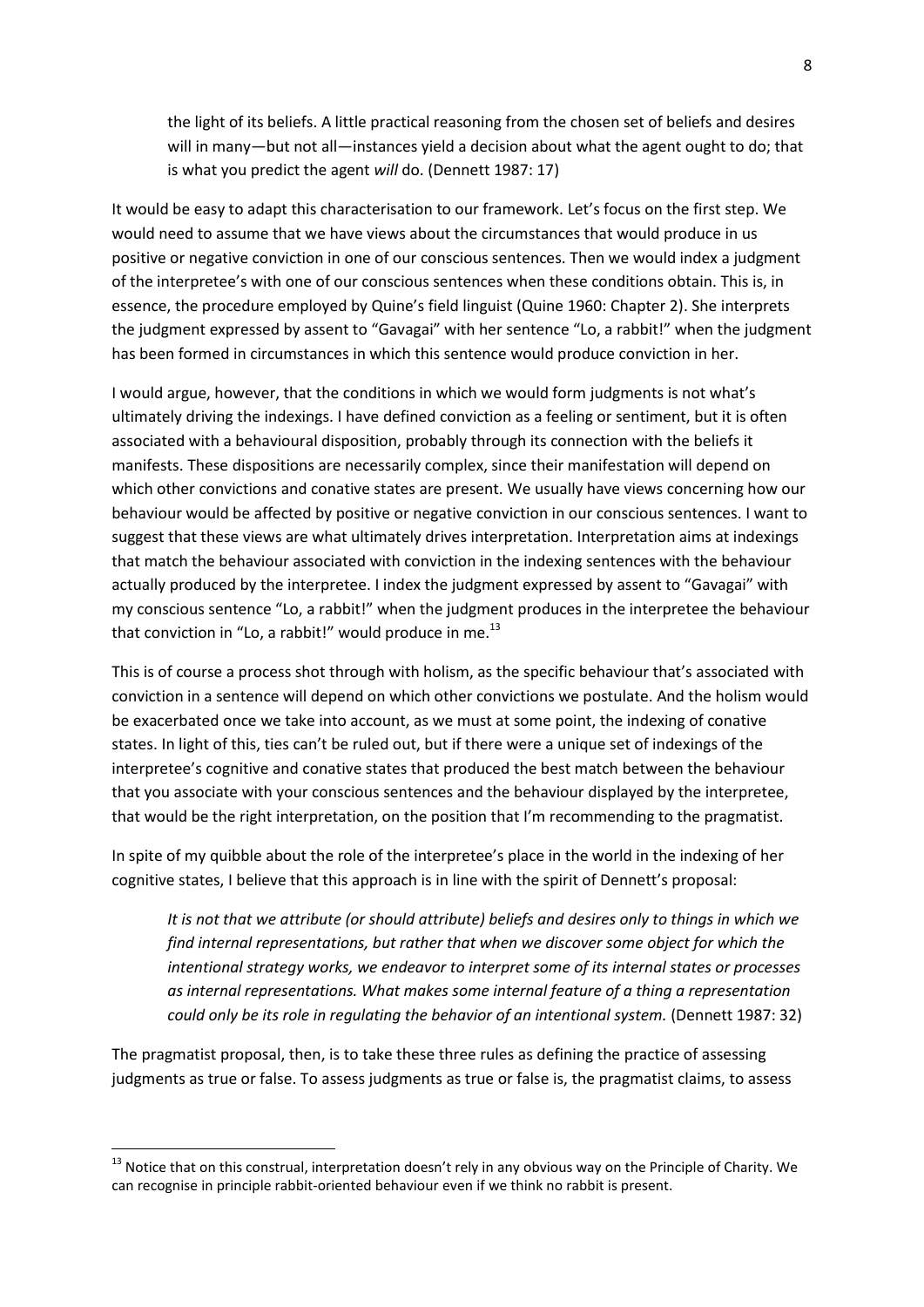them according to these rules. The pragmatist's claim is that these three rules are individually necessary and jointly sufficient for defining the practice.

The proposal will unquestionably have to be refined to deal with specific issues. One could argue, for example, that the ascent rule should be weakened to allow for exceptions in areas in which, intuitively, we don't think there's absolute truth. If I used to feel positive conviction towards "pistachio ice-cream is delicious" and I now feel negative conviction towards the same sentence, I might not want to assess my past judgment as false. Similarly, if I index one of your positive convictions with this conscious sentence I would not want to assess your judgment as false as a result. The ascent rule reflects the highest level of objectivity that judgments can attract. We would need to find a way of accommodating judgments that fall short of this—if indeed we want to think of them as genuine judgments.

We might also have to allow, in exceptional cases, alethic assessments that are in conflict with the subject's convictions—both assessments in the absence of conviction and assessments in the presence of conviction of the opposite sign. We can achieve a certain reflective distance towards the processes that produce conviction in us, and we can come to the conclusion that convictions produced under certain conditions—e.g. while intoxicated or tired—are rarely replicated in more standard circumstances. This will enable us to detach our alethic assessments from our current convictions. If, for example, after a few drinks, you feel positive conviction towards the conscious sentence "he is actually a nice guy", you might still be able to assess the sentence as false, on the grounds of your past sober negative convictions.

Alethic assessment can also come apart from conviction as a result of inferential links. Suppose that you feel positive conviction towards p and negative conviction towards q, but you take p to bear to q a relation R such that when a conscious sentence x bears R to a conscious sentence y, the combination of positive conviction towards x and negative conviction towards y is extremely rare, and when it occurs it doesn't usually last—one of the convictions is soon replaced by its opposite in circumstances that you regard as more conducive to stable convictions. In this kind of situation, the realisation that p bears R to q might make your conviction in p or in q change sign, but if it doesn't you might decide on an assessment of p or of q that is in conflict with your current conviction.<sup>14</sup>

Deference to the superior expertise of others will also supply cases of this kind. Suppose you interpret one of Carlo Ancelotti's positive judgments with the sentence "Arsenal will win the Champions League this year", but the sentence produces negative conviction in you. Suppose you've found in the past that Ancelotti's judgments always matched your convictions concerning the football-related conscious sentences with which you have indexed them, and on the rare occasions on which this didn't happen your conviction soon changed and matched Ancelotti's judgment. In this situation you might find that indexing one of his positive judgments with this sentence makes your negative conviction be replaced by positive conviction. However, it is also possible that the discovery

 $14$  Your taking p to bear R to q would also have to be construed as a judgment—as positive conviction produced by a conscious sentence. The conflict could also be resolved by assessing this conscious sentence as false, in spite of your positive conviction.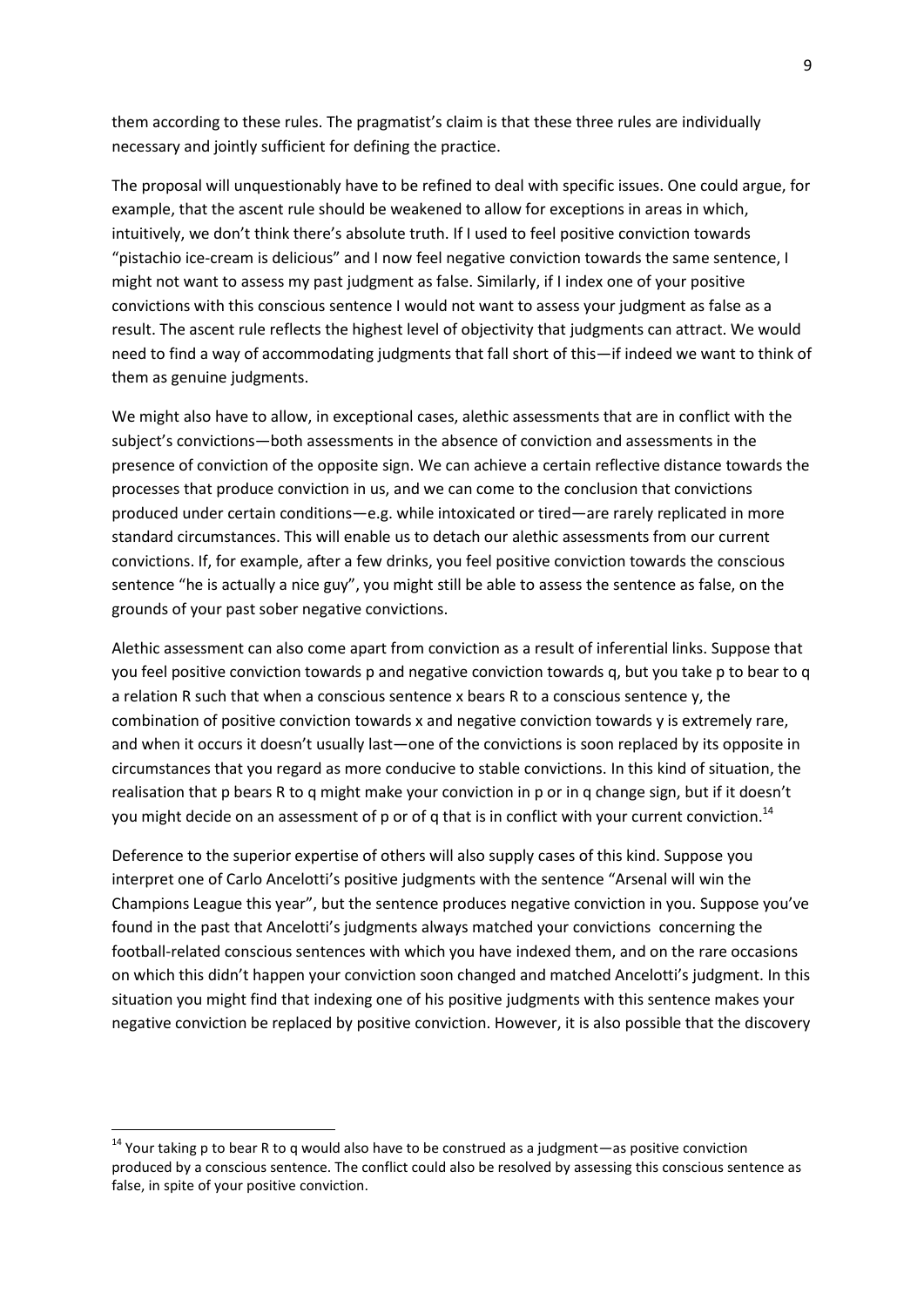doesn't have this effect, but you still decide to assess the sentence as true, taking Ancelotti's word for it, as we would put it. $^{15}$ 

In sum, the pragmatist approach that I am presenting consists of an explanatory strategy and a specific proposal as to how to implement this strategy. The explanatory strategy is to explain the meaningfulness of alethic assessment in terms of the rules that govern it. Alethic assessment is assessment of conscious sentences and judgments that is governed by certain rules. The specific implementation of this strategy that I have put forward is the proposal that alethic assessment is defined as assessment of conscious sentences and judgments that is governed by the Basic Rule, the Ascent Rule and the Interpretation Rule. To assess a conscious sentence or a judgment as true or false is simply to assess it according to these rules. $^{16}$ 

## 4. Anti-realism

 $\overline{a}$ 

The label *pragmatism* has been used for a wide range of views, some of which are superficially similar but fundamentally incompatible with the position that I am presenting here. In this section I want spell out how my proposal differs from two such views.

Clearly, on the pragmatist construal, alethic assessment is ultimately driven by the procedures that produce conviction in the assessors. The episodes of conviction these give rise to lead, by virtue of the Basic Rule, to the assessment of conscious sentences currently entertained. This leads, in turn, by virtue of the Ascent Rule, to the assessment of judgments regarding those sentences. Finally the Interpretation Rule enables us to advance from the assessment of our own conscious sentences to the assessment of the judgments of others and of the conscious sentences that they have as their objects.

One might try to use these conviction-producing procedures in a different account of alethic assessment, by defining, in terms of these procedures, the conditions under which a conscious sentence would qualify as true or as false. A conscious sentence would be true just in case the procedures that the subject associates with it favour conviction in the sentence.<sup>17</sup> In order for this proposal to have any plausibility, the procedures would have to be construed in such a way that it is in principle possible for them to recommend conviction in cases in which they actually fail to produce it. Otherwise the subject's judgments would be necessarily infallible. This could be achieved, for example, by focusing on what the procedures used by the subject would recommend under ideal conditions, or on what's recommended by the procedures that the subject would adopt under ideal conditions, or at the limit of a process of procedure-revision.

It should be clear that, far from being a reformulation of the pragmatist position that I have presented, an account of alethic assessment along these lines is a version of representationalism. It seeks to render alethic assessment intelligible with an account of what we assess conscious

 $^{15}$  This kind of situation could also lead you to assess judgments that you haven't indexed. If you don't know who Ancelotti thinks is going to win the Champions League this year, you might still assess his judgment on this matter as true.

<sup>16</sup> This account of alethic assessment occupies the space that I labelled as the *middle position* in [\(Zalabardo](#page-16-8)  [2012: 181-86\)](#page-16-8). As I hope to show in a sequel, it has the anti-sceptical potential that I ascribed to the middle position.

<sup>&</sup>lt;sup>17</sup> Let's simplify matters by assuming bivalence—all the sentences that are not true are false.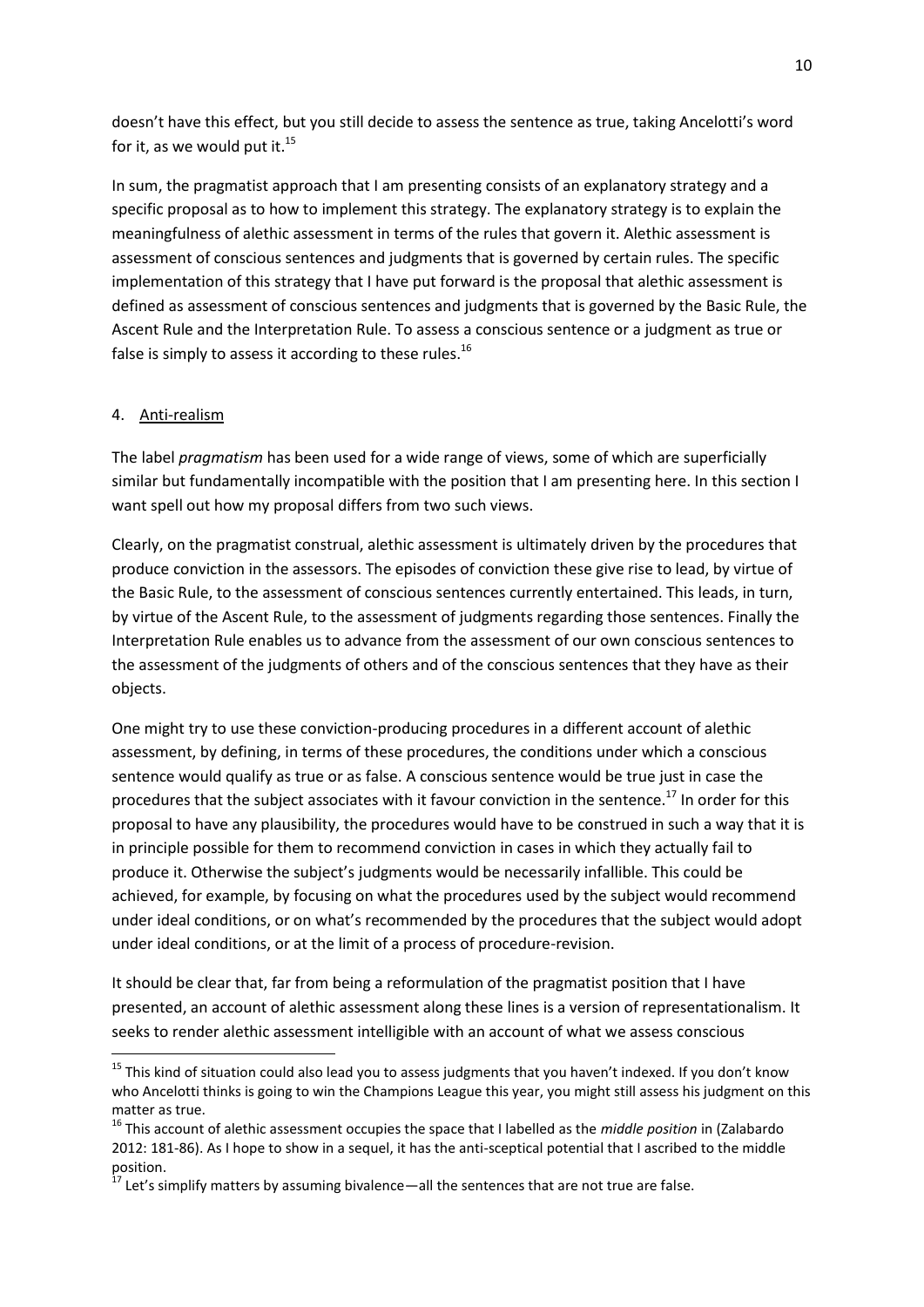sentences and judgments as—of the conditions that they would have to satisfy in order to merit a favourable assessment. The proposal is, in effect, a substantive theory of truth—one that happens to use conviction-producing procedures in order to specify what has to be the case in order for a conscious sentence to be true.

It may seem that the pragmatist position that I have presented carries a commitment to this kind of account of truth. However this impression is mistaken. It arises from failure to grasp the methodological contrast between representationalist and pragmatist accounts of alethic assessment. The pragmatist is not committed to this or any other account of truth—of the conditions that a conscious sentence has to satisfy in order to be true. The pragmatist's commitment to a view on the nature of truth doesn't go beyond the merely pleonastic—as what we ascribe to a conscious sentence or a judgment when we assess it according to the rules that govern alethic assessment.<sup>18</sup>

However, as Huw Price has emphasized, the pragmatist will accept as legitimate questions concerning the "function and genealogy" of alethic assessment—why we developed the practice of assessing conscious sentences and judgments in this way and what role it plays in our lives.<sup>19</sup> The pragmatist should "reject the assumption that an adequate philosophical account of truth needs to answer the question 'What is truth?'", and should pose instead *explanatory questions* concerning truth: "Why do we have such a notion? What job does it do in language? What features does it need to have to play this role? And how would things be different if we didn't have it?" [\(Price 2011b:](#page-16-6)  [170\)](#page-16-6). 20

The conviction-producing procedures associated with each conscious sentence can be used to explicate alethic assessment in a different way. This proposal would not use conviction-producing procedures to define truth, and would generally refrain from providing a substantive account of truth. Instead it would use conviction-producing procedures to specify the conditions under which it would be correct for a subject to assess a sentence as true: it would be correct to assess a sentence as true just in case the procedures associated with the sentence recommend conviction. As in the previous proposal, the procedures would be construed in such a way that it is in principle possible for them to recommend conviction in cases in which they actually fail to produce it, and vice versa. In the versions of this approach that focus on public languages and assertion, rather than conscious sentences and judgment, the conditions that play this role are usually known as *assertibility conditions*. On this position, the representational features of a conscious sentence are given by its assertibility conditions. When used in this way, conviction-producing procedures would be construed as classifying, not possible states of the world, but states of information. This would make it possible for them to recommend convictions of opposite signs for different subjects, or for a subject at different times.

<sup>&</sup>lt;sup>18</sup> An analogy with contextual definitions might be instructive. Once we have given a contextual account of direction by saying that two lines have the same direction just in case they are parallel to one another, we can go on to say that the direction of a line is what is has in common with those lines that are parallel to it. <sup>19</sup> Elsewhere Price characterises these questions as *anthropological*. See [\(Macarthur and Price 2007;](#page-16-9) [Price](#page-16-10)  [2015\)](#page-16-10).

<sup>&</sup>lt;sup>20</sup> Price's own answers to these questions focus on the role of representational language and thought in promoting "conformity across our linguistic communities" [\(Price 2011a: 272\)](#page-16-11). I'm not endorsing Price's approach on this point and I'm not addressing these questions here.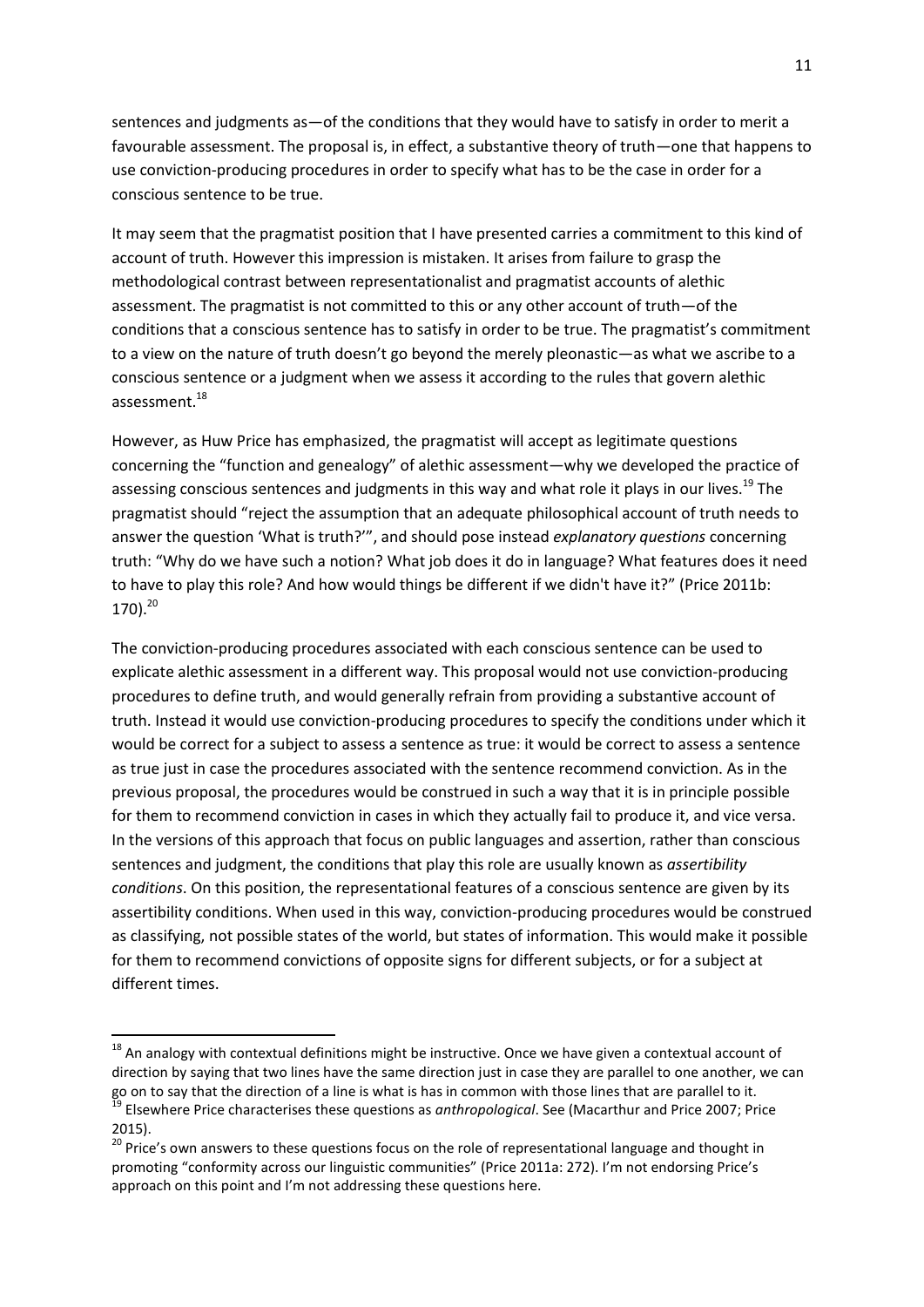It is important to see how a position along these lines differs from the version of pragmatism that I have presented. This can be appreciated by considering the contrast between the three rules in terms of which I am proposing to explicate alethic assessment and the rule invoked by this position:

*Assertibility Rule*: Assess a conscious sentence as true just in case your state of information satisfies its assertibility conditions.

This rule is very different in character from the three rules I have employed. Those rules can be characterised as specifying conditions of *semantic* correctness: assessment that isn't governed by these rules simply doesn't qualify as alethic assessment. The Assertibility Rule, by contrast, doesn't specify conditions of semantic correctness. Someone who assess a conscious sentence as true when her state of information doesn't satisfy its assertibility conditions is not making a semantic mistake her assessment may still count as alethic. The mistake that she would be making is rather *epistemic*—she could be assessing the conscious sentence as true in circumstances in which this assessment is not warranted or justified. This is the main respect in which this proposal differs from the version of pragmatism that I have presented. My approach doesn't invoke epistemic notions in the explication of alethic assessment. The conditions under which conviction would be warranted or justified don't play any role in my account of the representational character of conscious sentences.

## 5. Rationalist Pragmatism

The pragmatist approach seeks to explain the representational character of mental and linguistic items in terms of the rules governing the activities in which these items figure. Here I've outlined a specific implementation of the pragmatist explanatory strategy in terms of the three rules that govern alethic assessment. Other recent pragmatist views can be seen as offering alternative implementations of the same general explanatory strategy. Robert Brandom's ideas fall under this category. Brandom is explicitly committed to the pragmatist methodological approach. Here he presents his pragmatist explanatory strategy for understanding the conceptual:

An account of the conceptual might explain the *use* of concepts in terms of a prior understanding of conceptual *content*. Or it might pursue a complementary explanatory strategy, beginning with a story about the practice or activity of applying concepts, and elaborating on that basis an understanding of conceptual content. The first can be called a *platonist* strategy, and the second a *pragmatist* (in this usage, a species of functionalist) strategy. [\(Brandom 2000: 4\)](#page-15-6)

In earlier work, he presents a similar idea concerning specifically the explication of alethic assessment, not for conscious sentences and judgments, but for their linguistic correlates declarative sentences and assertions. He characterises his approach as

[...] the approach whose leading idea is that the special linguistic roles of truth ascriptions are to be explained in terms of features of the ascrib*ings* of truth, rather than of what is ascrib*ed*. The explanatory emphasis placed on the *act* of calling something true, as opposed to its descriptive content, qualifies theories displaying this sort of strategic commitment as 'pragmatic' theories of truth, by contrast to 'semantic' ones. [\(Brandom 1988: 75\)](#page-15-7)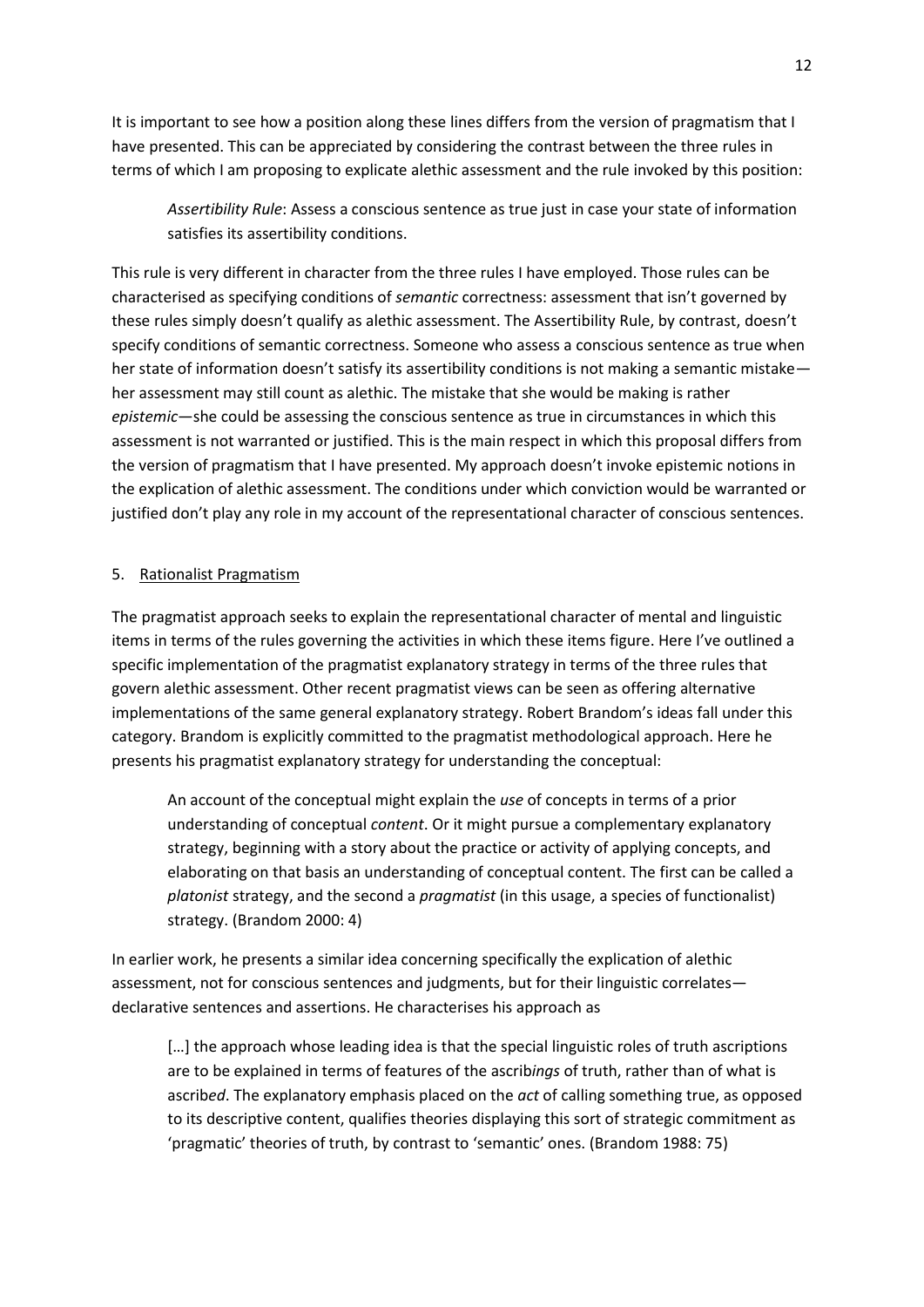Leaving points of detail to one side, it seems unquestionable that the explanatory strategy that I've followed here is in line with Brandom's. However, at the level of implementation there are fundamental differences between Brandom's approach and mine. According to Brandom, following Sellars, the practice whose rules ground the representational character of mental and linguistic items is "the game of giving and asking for reasons" [\(Brandom 2000: 57\)](#page-15-6).<sup>21</sup> Only by virtue of our participation in this practice do our mental and linguistic products acquire their representational character. He spells out the view in the following passage:

Saying or thinking *that* things are thus-and-so is undertaking a distinctive kind of *inferentially* articulated commitment: putting it forward as a fit premise for further inferences, that is *authorising* its use as such a premise, and undertaking *responsibility* to entitle oneself to that commitment, to vindicate one's authority, under suitable circumstances, paradigmatically by exhibiting it as the conclusion of an inference from other such commitments to which one has become entitled. [\(Brandom 2000: 11\)](#page-15-6)

I want to concentrate on the responsibility that, according to Brandom, we need to undertake in order to take part in the practice that will confer on our judgments and assertions the character of representations: we need to be prepared to 'vindicate our authority' regarding what we are saying or thinking, 'paradigmatically by exhibiting it as the conclusion of an inference from other such commitments to which one has become entitled.' In order to take part in this practice, we need to be prepared to provide reasons for what we are convinced of—to defend it with other things we are convinced of.

Richard Rorty highlights a similar feature of our cognitive practice as the basis of his pragmatist characterisation of semantic notions—namely "the need to justify our beliefs and desires to ourselves and to our fellow agents" [\(Rorty 1998: 26\)](#page-16-12) or the hope "to justify our belief to as many and as large audiences as possible" [\(Rorty 1998: 39\)](#page-16-12).

Thus, both for Rorty and for Brandom, the representational character of our mental and linguistic episodes is grounded in our acceptance of a commitment to offer reasons for what we believe, either to ourselves or to others. If we rejected this commitment, then we wouldn't participate in the practice that confers on mental and linguistic episodes the character of representations. Our own linguistic or mental output could not be characterised as 'saying or thinking that things are thus and so'. Brandom refers to this specific implementation of the pragmatist explanatory strategy as "rationalist pragmatism" [\(Brandom 2000: 11\)](#page-15-6). 22

It should be clear that the version of pragmatism that I have outlined here is not rationalist in this sense, and I'd like to mark the contrast by referring to this position as *empiricist pragmatism*. Empiricist pragmatism imposes no constraints on the procedures that might produce conviction and hence alethic assessment. These may include sub-personal processes that the subject is in no position to identify, let alone defend. The subject may of course have an interest in identifying reasons that would vindicate these convictions in her own eyes or those of her peers, but then again, she might lack this interest. The feeling of conviction might be all she needs to allow these episodes to inform her behaviour, and to assess the conscious sentences that provoke these

 $21$  For discussion of the idea in Sellars, see [\(Sellars 1997\)](#page-16-13).

 $^{22}$  Rortv has used for this aspect of his position and Brandom's the label "conversationalism" [\(Rorty 2000: 237\)](#page-16-14).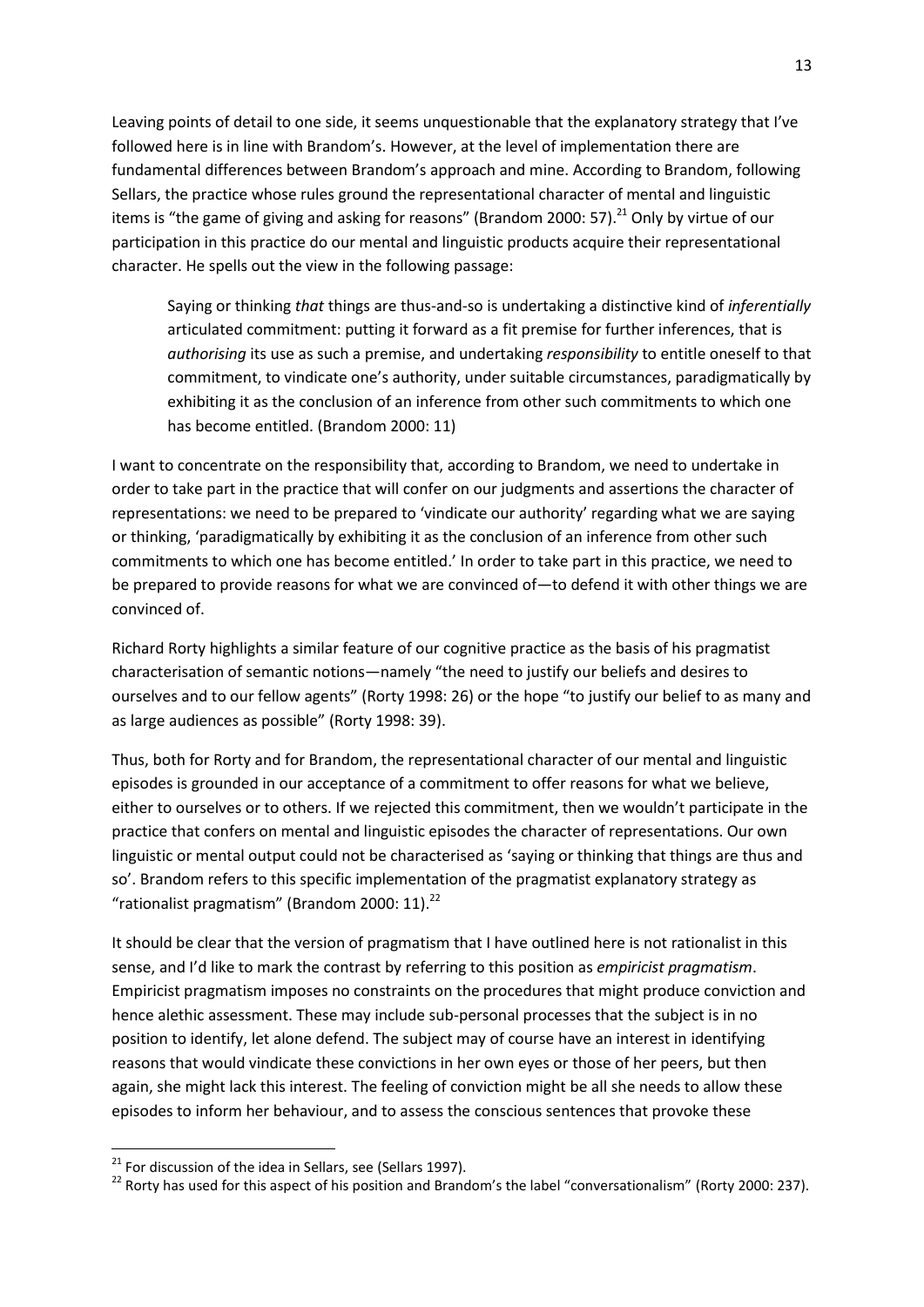convictions as true, according to the Basic Rule. For Brandom and Rorty, the behaviour-informing conscious episodes of a subject who displayed this kind of attitude would not count as genuine representations or as fitting subjects for alethic assessment. Empiricist pragmatism doesn't have this consequence. Such a subject could be a full participant in the practice of alethic assessment. She would be able to assess her conscious sentences as true or false and to use these assessments as the basis for assessing the judgments of others, and her own past judgments. And the other participants in the practice would have no problem in principle in assessing her judgments as true or false, so long as they can be seen as making a difference to her behaviour that matches the difference that would be made in the interpreters' behaviour by conviction in some of their conscious sentences.

I think that this is a clear advantage of empiricist pragmatism over the rationalist alternative. Lack of interest in justification or proselytism might be reprehensible, but it's hard to see why it should be taken as depriving your linguistic or mental episodes of the character of representations and of legitimate objects of alethic assessment. Whenever I can see a mental episode of one of my peers as making the kind of difference to her behaviour that conviction in one of my conscious sentences would make to my behaviour, it will be right for me to interpret this episode as a judgment indexed with my conscious sentence. And if this sentence as a matter of fact produces conviction in me I will be able to assess that judgment as true or false, depending on whether or not it matches the sign of my conviction. This will be so whether or not the subject has any interest in finding reasons in support of her judgment or in producing matching judgments in others—i.e. judgments that would make the same difference to the behaviour of her peers that her conviction makes to her own behaviour.

Brandom's appeal to the game of giving and asking for reasons to ground representation is the justification he offers for his decision to focus on the linguistic notion of assertion, rather than its mental correlate—judgment [\(Brandom 1994: 153\)](#page-15-8). This activity is essentially social. Hence it can only be conducted with respect to items that are publicly accessible. Notice that empiricist pragmatism has no need to follow Brandom on this point. Alethic assessment is certainly a social activity, but only, I would argue, contingently so. There's no reason to think that a subject in isolation would not be able to entertain conscious sentences and feel positive or negative conviction towards some of them, or that she couldn't develop the practice of assessing her conscious sentences according to the Basic Rule, and her past judgments according to the Ascent Rule. In fact the Interpretation Rule may also be invoked in the assessment of past judgments. If a past judgment is now seen by the subject as making the same difference to behaviour as a conviction that she currently feels towards a conscious sentence, then she might index the past judgment with this conscious sentence, and assess it accordingly, even if she doesn't see the object of her past judgment as type-identical with the conscious sentence she is indexing it with.

#### 6. The Inexorability of Truth

I want to close by registering a familiar concern provoked by the pragmatist approach and hinting at the kind of considerations that might enable us to address it. I have in mind the suspicion that the pragmatist approach doesn't succeed in vindicating the reality of the contrast between true and false representations—between those that represent things as they really are and those that represent things as they are not. According to this complaint, the fact that we engage in a practice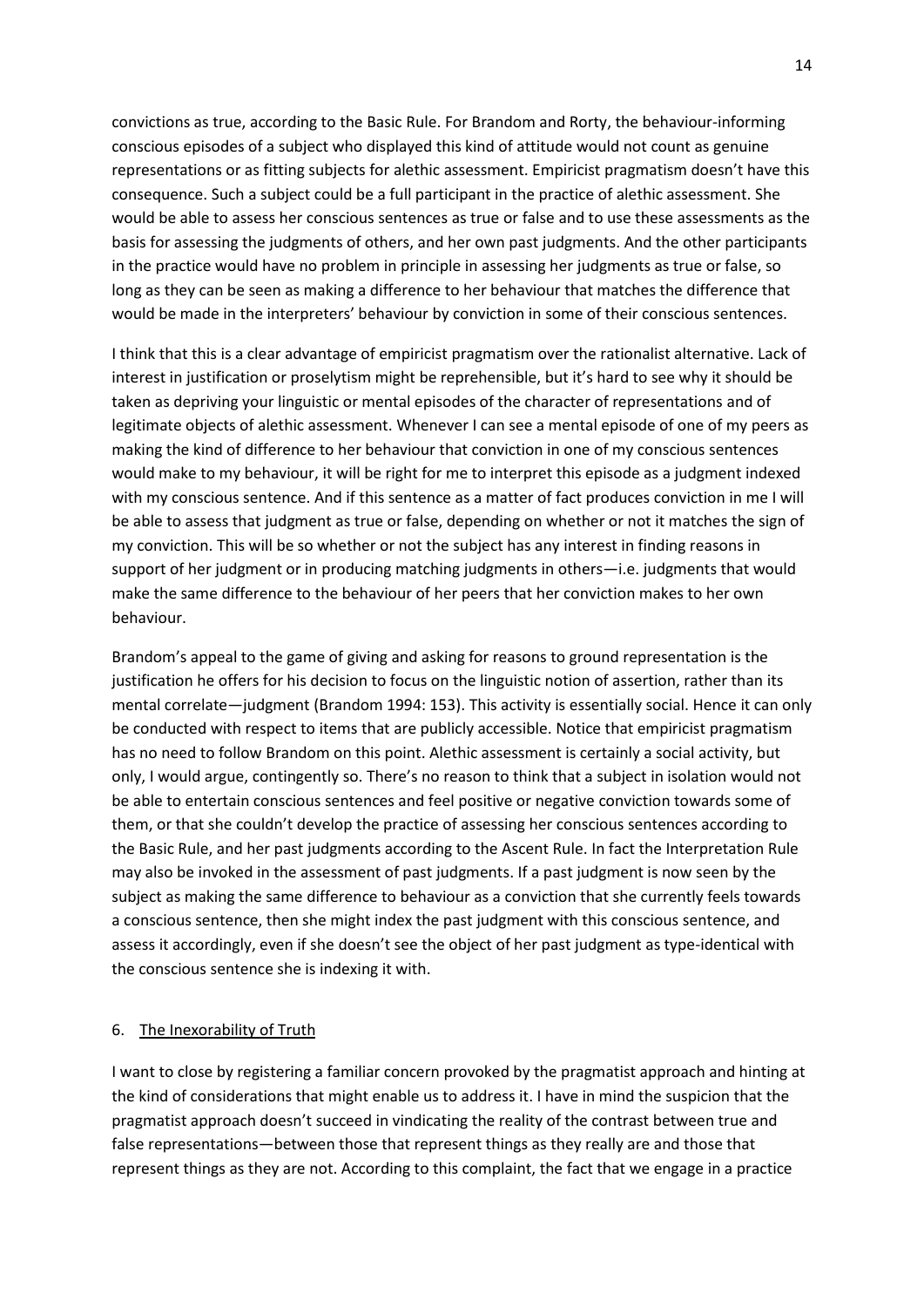with the rules that I have presented may show that we are under the impression that there is a genuine contrast between true and false judgments and conscious sentences. But showing that we are under the impression that this contrast is real does not suffice for showing that it is indeed real. Our impression might be entirely illusory. Contrary to how it seems to us, there might be no reality to the contrast between true and false judgments and conscious sentences and, a fortiori, to the idea that they represent things as being a certain way.

In order to show that the impression is veridical, the objection continues, in addition to describing the practice we would need to identify a level of reality to which the practice corresponds—a real contrast between true and false judgments and conscious sentences to which our alethic assessments are answerable. But including an identification of this contrast in our account of alethic assessment would be tantamount to abandoning the pragmatist approach in favour of some version of representationalism.<sup>23</sup>

I want to argue that this challenge fails to take account of a peculiar feature of alethic assessment. When we ask the question, whether the contrast between true and false representations is real, we are engaging in alethic assessment. We are asking, in effect, which side of the contrast we should place a representation of the contrast as real. Hence, raising the question whether the contrast is real requires assuming that it is. It follows that the question can only be coherently answered in the affirmative, by accepting the reality of the contrast. I am going to refer to this phenomenon as the *inexorability of truth*. 24

The inexorability of truth has a direct bearing on the challenge under consideration. The complaint is that pragmatism fails to vindicate the reality of the contrast between true and false conscious sentences and judgments, because the existence of a practice with the rules in terms of which the pragmatist explicates alethic assessment is compatible with the hypothesis that the contrast is illusory. But the inexorability of truth entails that this hypothesis is incoherent. It follows that the task that the pragmatist is accused of neglecting is one that doesn't have to be discharged—ruling out an incoherent hypothesis. Hence the objection has failed to identify a shortcoming of the pragmatist approach—what the pragmatist doesn't do is something that doesn't need to be done.

The vindication of the contrast between true and false representations based on the inexorability of truth is undoubtedly different from what the objection envisaged. The objection is based on the assumption that we can undertake a coherent intellectual project of determining whether or not there is a genuine contrast in the world corresponding to our practice of alethic assessment. From this assumption, a vindication of the contrast would require a positive outcome for this investigation—the kind of result that a substantive theory of truth would secure. It should be clear that I am not defending pragmatism from the objection by claiming that this investigation can have a positive outcome. On the contrary, my defence arises from the observation that it follows from the

<sup>&</sup>lt;sup>23</sup> In recent work, Huw Price has come to the view that the 'in-game externality' arising from the rules in terms of which the pragmatist explains representation needs to be supplemented with an external notion of covariation [\(Price 2013: 36-38\)](#page-16-3). Here I'm hoping to provide an in-game response to the challenge—based on the idea that, in the relevant sense, in-game externality is the only externality we can make sense of.

<sup>&</sup>lt;sup>24</sup> I believe this phenomenon underlies Quine's rejection of 'cosmic exile' [\(Quine 1960: 275-76\)](#page-16-7), as well as John McDowell's related metaphors concerning the impossibility of picturing content 'from sideways on' [\(McDowell](#page-16-15)  [1994: 34\)](#page-16-15) or 'as from outside' [\(McDowell 1987: 74\)](#page-16-16), or the necessity of theorising about content 'from the midst of language as a going concern' [\(McDowell 1981: 248\)](#page-16-17).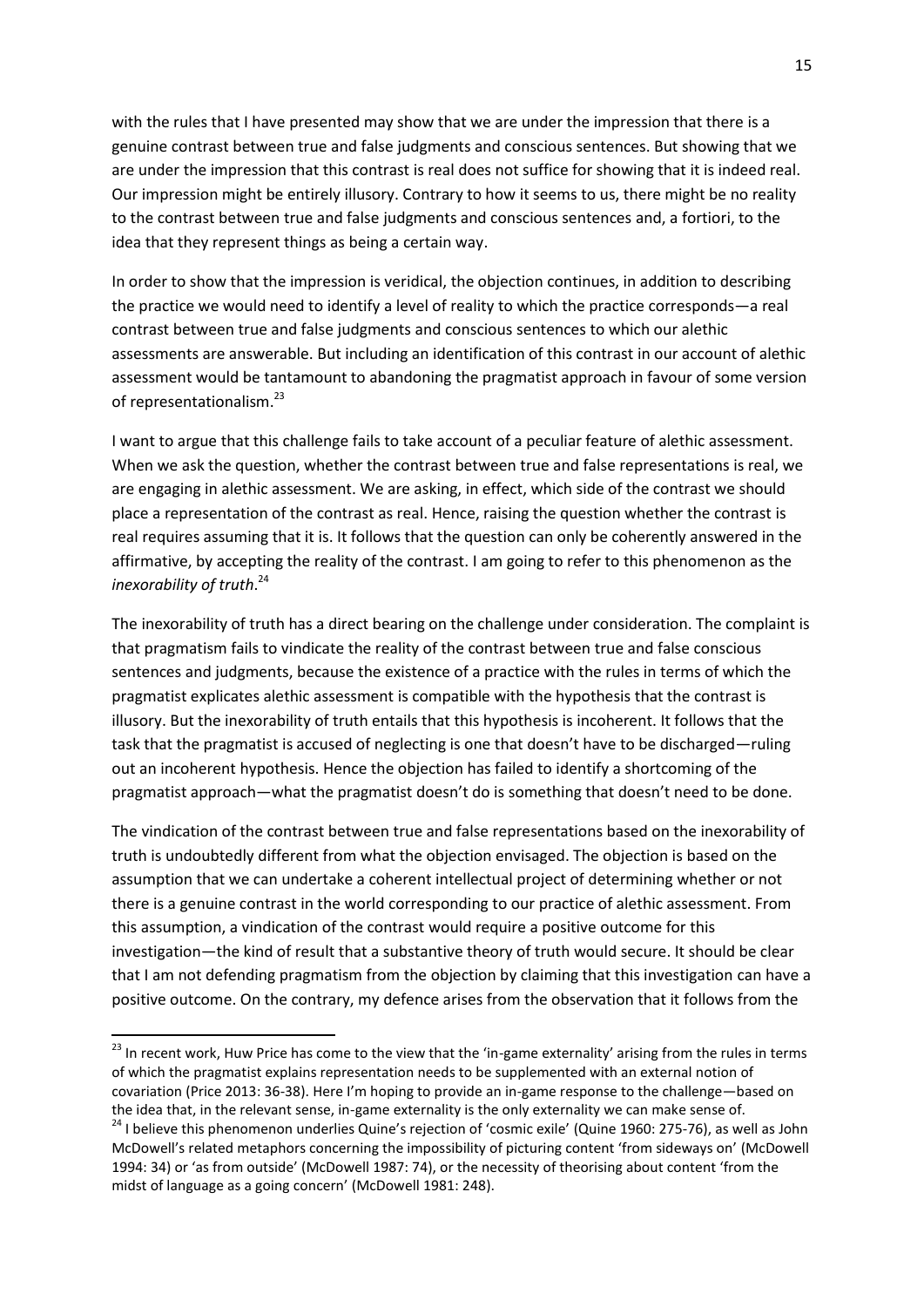inexorability of truth that this investigation is an incoherent intellectual project, since the question that it would have to pose is one that can only be posed by accepting an affirmative answer.

# 7. Conclusion

I have sought to throw light on the idea that conscious sentences and judgments represent things as being a certain way. I have focused on a central ingredient of this idea—the fact that we can meaningfully assess these items as true or false. I have offered empiricist pragmatism as an account of alethic assessment. Empiricist pragmatism seeks to explain alethic assessment in terms of the rules that govern this practice—to assess a conscious sentence or a judgment as true or false is to assess it according to these rules. It claims that alethic assessment is governed by three rules: the Basic Rule, the Ascent Rule and the Interpretation Rule.

I have argued that empiricist pragmatism does not offer a definition of truth in terms of our conviction-producing procedures, and that it doesn't invoke rules concerning conditions in which conviction would be warranted or justified. I have then explained how empiricist pragmatism relates to the rationalist pragmatism of Robert Brandom. While both positions seek to explain representation in terms of our practices, there is a marked contrast in how they implement this general strategy. Rationalist pragmatism invokes for this purpose the practice of giving and asking for reasons. I have argued that participating in this practice is not a plausible requirement for one's mental and linguistic products to qualify as representations.

Then I have addressed the complaint that pragmatism fails to vindicate the contrast between true and false representations because it does nothing to rule out the hypothesis that our impression that the contrast exists is entirely illusory. I have argued that the inexorability of truth defuses this worry. The hypothesis that the contrast between true and false representations is not real doesn't have to be ruled out, because it is an incoherent hypothesis, since it involves placing the existence of the contrast on one side of the very same contrast that it is supposed to reject.

#### REFERENCES

- <span id="page-15-7"></span>Brandom, Robert. 1988. "Pragmatism, Phenomenalism, and Truth Talk". *Midwest Studies in Philosophy* 12:75-93.
- <span id="page-15-8"></span>———. 1994. *Making It Explicit*. Cambridge, MA: Harvard University Press.
- <span id="page-15-6"></span>———. 2000. *Articulating Reasons: An Introduction to Inferentialism*. Cambridge, MA: Harvard University Press.
- <span id="page-15-4"></span>Churchland, Paul M. 1979. *Scientific Realism and the Plasticity of Mind*. Cambridge: Cambridge University Press.
- <span id="page-15-0"></span>Cohen, L. Jonathan. 1992. *An Essay on Belief and Acceptance*. Oxford: Clarendon.
- <span id="page-15-1"></span>Collins, John. 2002. "Truth or Meaning? A Question of Priority". *Philosophy and Phenomenological Research* 65:497-536.
- <span id="page-15-5"></span><span id="page-15-3"></span><span id="page-15-2"></span>Davidson, Donald. 1990. "The Structure and Content of Truth". *Journal of Philosophy* 87:279-328. Dennett, Daniel C. 1987. *The Intentional Stance*. Cambridge, Massachusetts: The MIT Press. Dummett, Michael. 1978. "Truth". In *Truth and Other Enigmas*. London: Duckworth.